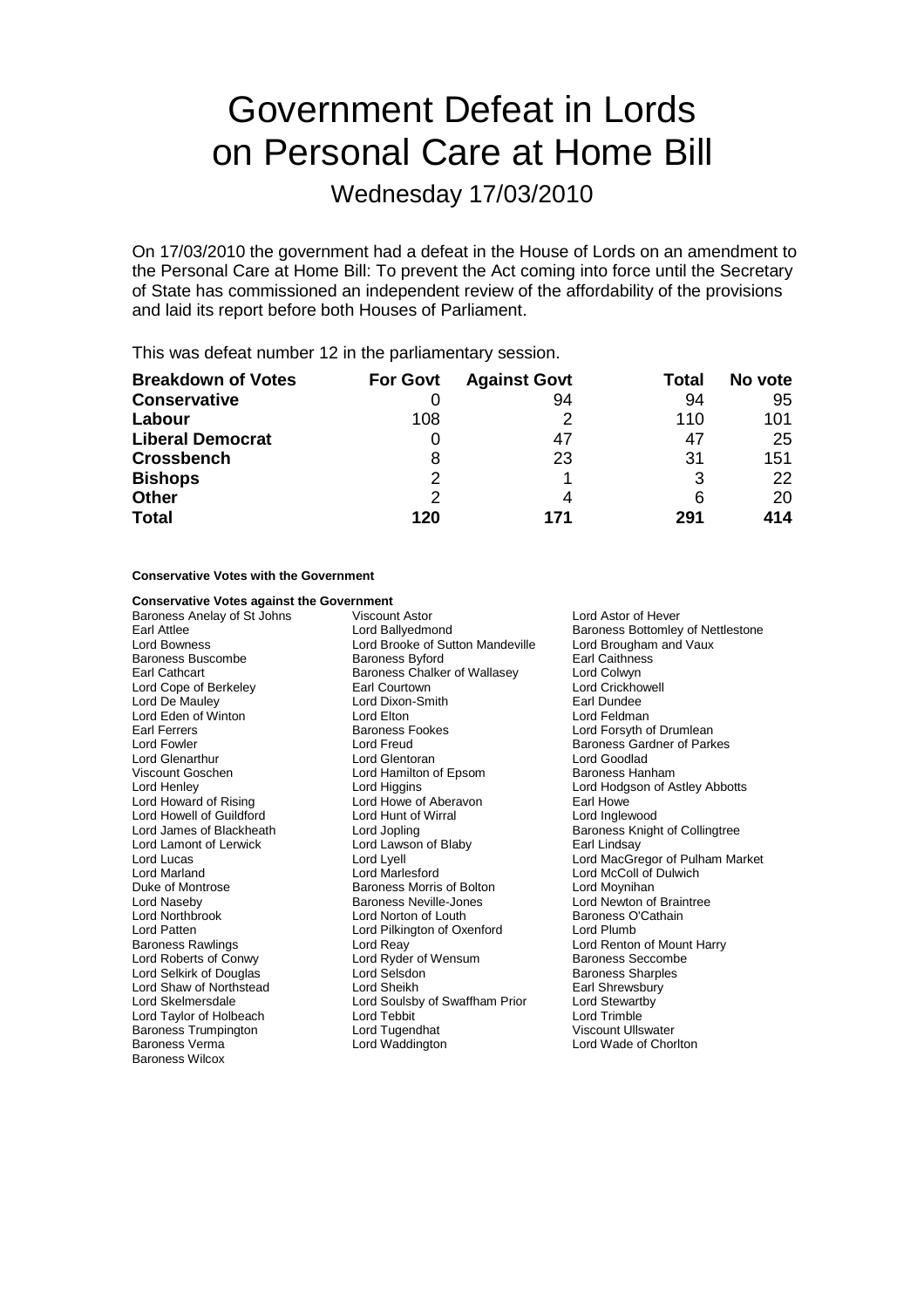### **Labour Votes with the Government**<br>Lord Acton

Lord Barnett **Lord Bassam of Brighton Lord Bassam of Brighton**<br>
Lord Bilston **Lord Borrie** Lord Brooks of Tremorfa Baroness Goudie Baroness Gould of Potternewton<br>
Lord Grenfell<br>
Lord Grocott Baroness Kinnock Holyhead Lord MacKenzie of Culkein Lord Mackenzie of Framwellgate<br>Lord Maxton Lord Baroness McDonagh Baroness Quin Baroness Ramsay of Cartvale Viscount Simon **Lord Snape** Lord Taylor of Blackburn Lord Temple-Morris<br>
Lord Tunnicliffe Communiculation Baroness Turner of Camden Lord Wedderburn of Charlton Baroness Whitaker

Baroness Adams of Craigielea Lord Anderson of Swansea Baroness Andrews **Example 2** Lord Archer of Sandwell **Lord Bach Lord Bach Lord Bach**<br>
Lord Bassam of Brighton Lord Bhattacharyya Lord Bilston Lord Borrie Lord Boyd of Duncansby Lord Brett<br>
Lord Campbell-Savours
Lord Christopher Lord Clinton-Davis **Baroness Crawley Lord Davidson of Glen Clova**<br>
Lord Davidson of Glen Clova<br>
Lord Davies of Oldham Baroness Dean of Thornton-le-Fylde Lord Desai Lord Davies of Oldham Baroness Dean of Thornton-le-Fylde Lord Desai<br>Lord Dubs Lord Evans of Parkside Baroness F Lord Dubs Lord Evans of Parkside **Baroness Farrington of Ribbleton**<br>
Lord Eaulkner of Worcester Lord Foster of Bishop Auckland Baroness Gale Lord Foster of Bishop Auckland Baroness Gale<br>Lord Gilbert Cord Gordon of Strathblane Baroness Gibson of Market Rasen Lord Gilbert Cordon Cordon of Strathbaness Gould of Potternewton Lord Grantchester Lord Grenfell Lord Grocott Lord Harris of Haringey Lord Harrison **Lord Haskel** Lord Haskel **Lord Haskel** Lord Hattersley<br>
Baroness Henig **Containers** Baroness Hilton of Eggardon Baroness Hollis of Heigham Baroness Henig Baroness Hilton of Eggardon Baroness Henighted Baroness Hollis Cord Hove<br>
Baroness Howells of St Davids Lord Hovle Baroness Howells of St Davids Lord Hoyle<br>
Lord Hunt of Kings Heath Lord Janner of Braunstone Lord Hughes of Woodside Lord Hunt of Kings Heath Lord Janner<br>Baroness Jones of Whitchurch Lord Jones Lord Jondan Baroness Jones of Whitchurch Lord Jones<br>
Lord Judd Lord Judd Baroness Kennedy of The Shaws Lord King of West Bromwich **Baroness Kennedy of The Shaws Lord King of Lord King Argent Bromwith Bromwith Bromwith Bromwith Bromwith Bromw** Lord Lea of Crondall **Lord Levy** Lord Levy Lord Macdonald of Tradeston<br>
Lord MacKenzie of Culkein Lord Mackenzie of Framwellgate Baroness Massey of Darwen Lord Maxton both daringey Baroness McDonagh Lord McIntosh of Haringey<br>Baroness McIntosh of Hudnall Lord McKenzie of Luton Baroness Morgan of Drefel Baroness Morgan of Huyton Lord Morris of Handsworth Lord Morris of Aberavon<br>
Lord Morris of Manchester Lord O'Neill of Clackmannan Lord Parekh Lord Morris of Manchester Lord O'Neill of Clackmannan Lord Parekh Baroness Pitkeathley<br>
Baroness Ramsay of Cartvale Baroness Rendell of Babergh Lord Richard Lord Robertson of Port Ellen Lord Rosser Baroness Royall of Blaisdon Lord Sawyer<br>1987 Lord Soley Lord Soley<br>1987 Baroness Symons of Vernham Dean Baroness Taylor of Bolton Lord Strabolgi **Baroness Symons of Vernham Dean** Baroness Taylor of Lord Taylor of Lord Temple-Morris **Container Symons of Vernham Dean** Baroness Thornton Lord Williams of Elvel Lord Woolmer of Leeds Lord Young of Norwood Green

Baroness Morgan of Drefelin Baroness Warwick of Undercliffe<br>Lord Whitty

**Labour Votes against the Government**<br>Lord Linsey Lord Lipsey

### **Liberal Democrat Votes with the Government**

### **Liberal Democrat Votes against the Government**

Baroness Barker Lord Chidgey **Lord Cotter Lord Cotter** Lord Dholakia<br>
Lord Dykes Care Construction Control Construction Construction Construction Construction Construction Construct<br>
Lord Dykes Care Construction Construction Construction Lord Dykes **Communist Communist Communist Communist Communist Communist Communist Communist Communist Communist Communist Communist Communist Communist Communist Communist Communist Communist Communist Communist Communist** Earl Glasgow **Lord Goodhart**<br>
Baroness Hammude Baroness Harris of Richmond Baroness Hamwee Baroness Harris of Richmond Lord Jones of Cheltenham<br>
Lord Kirkwood of Kirkhope Lord Lee of Trafford Lord Lester of Herne Hill Lord Livsey of Talgarth in the Baroness Maddock Lord McNally<br>Baroness Miller of Chilthorne Domer Baroness Neuberger Lord Newby Baroness Miller of Chilthorne Domer Baroness Neuberger The Lord Newby Lord Newby<br>Baroness Nicholson of Winterbourne Baroness Northover The Lord Oakeshott of Seagrove Bay Baroness Nicholson of Winterbourne Baroness Northover Lord Redesdale Lord Rennard Lord Roberts of Llandudno Baroness Scott of Needham Market Baroness Sharp Cord Steel of Aikwood Lord Taverne Baroness Thomas of Winchester Baroness Tonge The Cord Tope<br>
Lord Tordoff Cord Tope Lord Tyler Cord Tope Lord Vallar Lord Wallace of Saltaire **Baroness Walmsley** 

Lord Addington **Lord Alderdice** Lord Avebury<br>
Baroness Barker **Lord Burnett** Lord Bradshaw **Lord Burnett** Lord Lee of Trafford<br>
Baroness Maddock<br>
Lord McNally<br>
Lord McNally

## **Crossbench Votes with the Government**

Baroness Campbell of Surbiton Baroness D'Souza Comment Lord Elystan-Morgan<br>Baroness Finlav of Llandaff Cord Martin Springburn Baroness Finlay of Llandaff

**Crossbench Votes against the Government**

Viscount Craigavon

Baroness Thomas of Walliswood Lord Vallance of Tummel

Lord Cameron of Dillington

Lord Alton of Liverpool Lord Armstrong of Ilminster<br>
Lord Dear
Lord Armstrong of Ilminster
Lord Hvlton